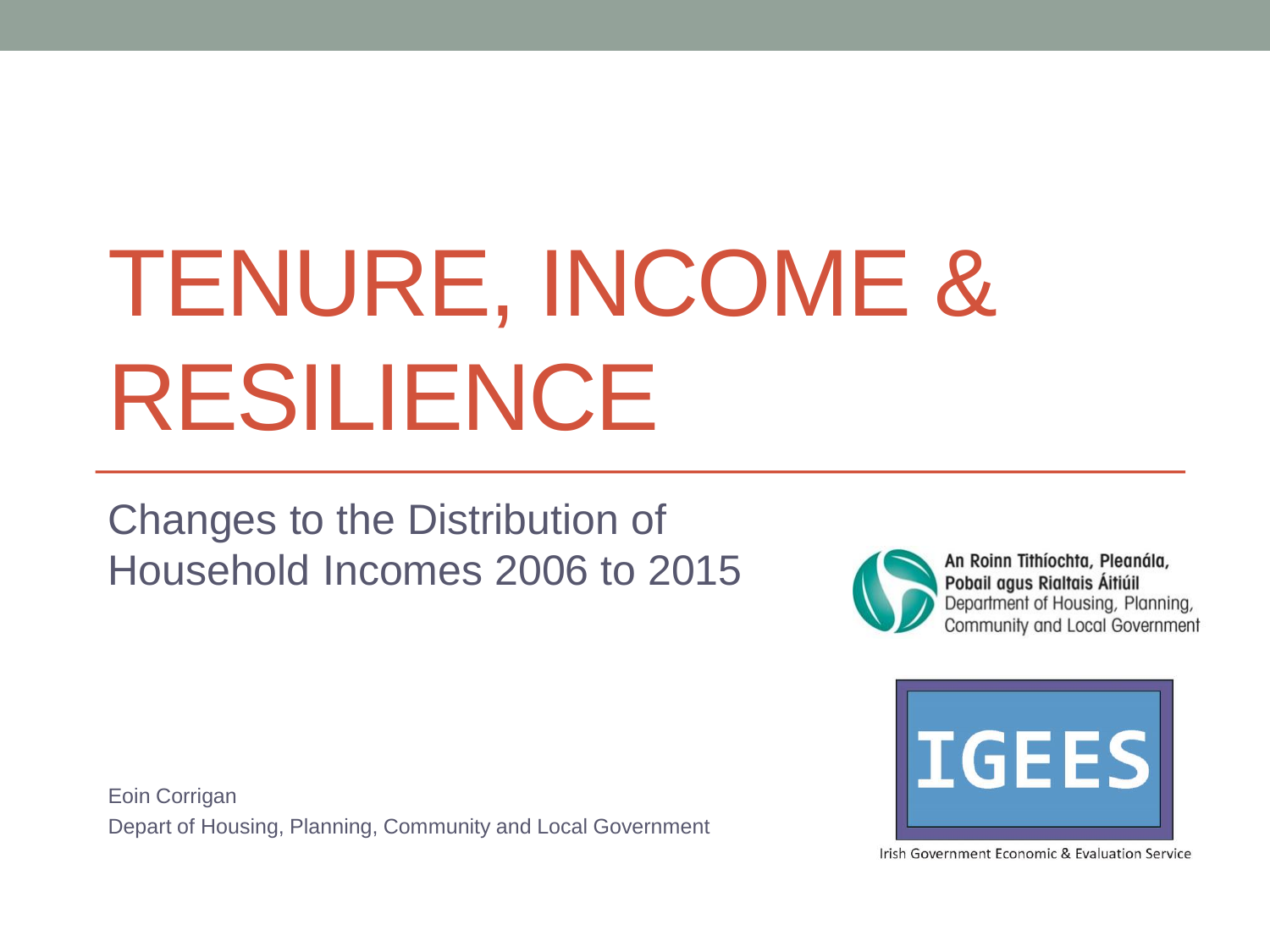### Introduction

- Research focused on household incomes across four tenures from 2006 to 2015.
- Business cycle: Growth to 2009. Collapse and recovery to 2015.
- Across four tenures: (i) Owner-occupiers who own outright. (ii) Owner occupiers with a mortgage or other loan. (iii) Renters - private market. (iv) Renters –local authority.
- Why Tenure? Endogenous. Differentiated policy treatment. Illustrates channels by which macroeconomic shock impact on households. Processes behind cycle?
- Priors: Post 2008 shock would reduce inequality?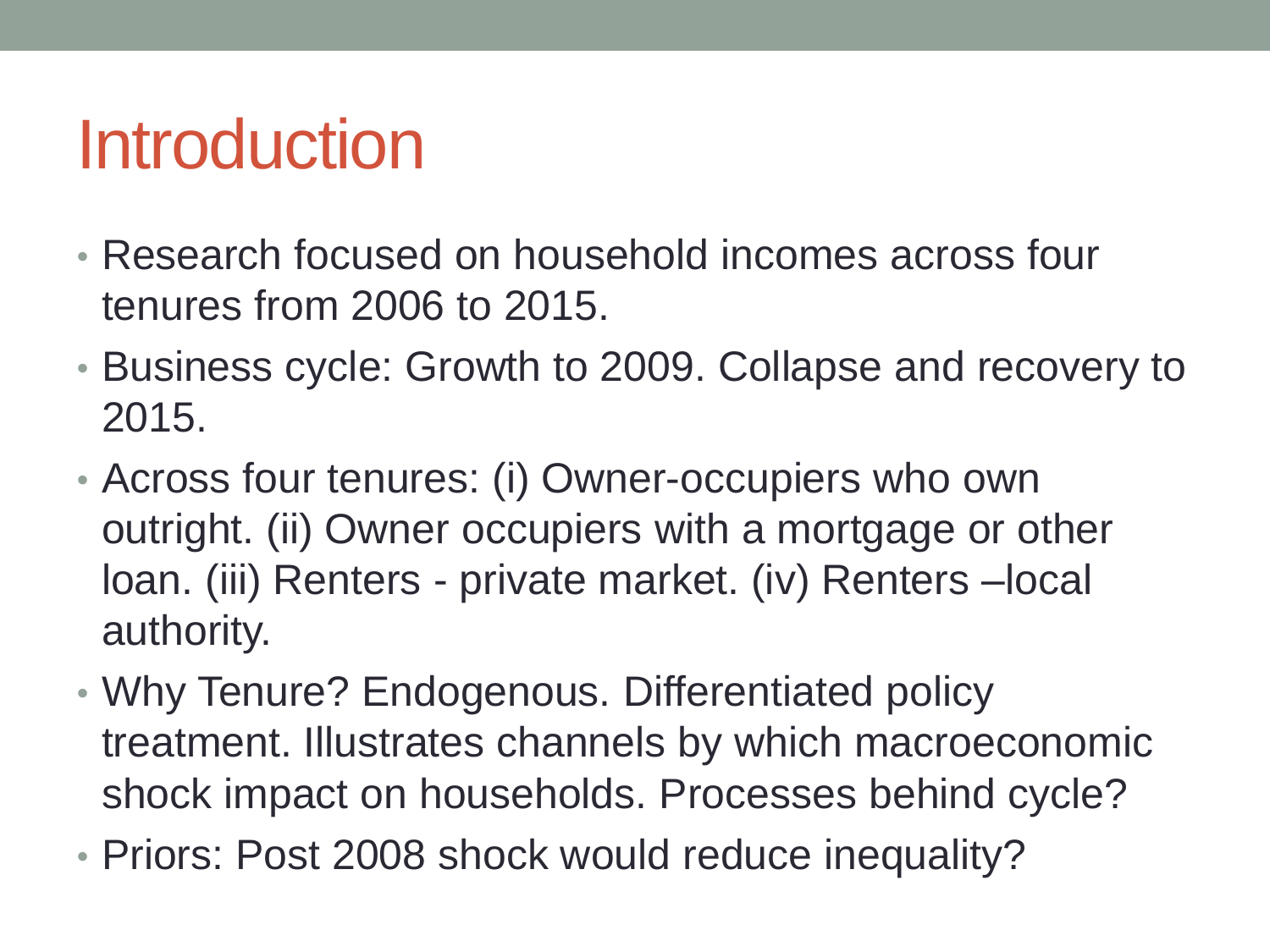## **ORIENTATION**

Literature, Data Source & Variable of Interest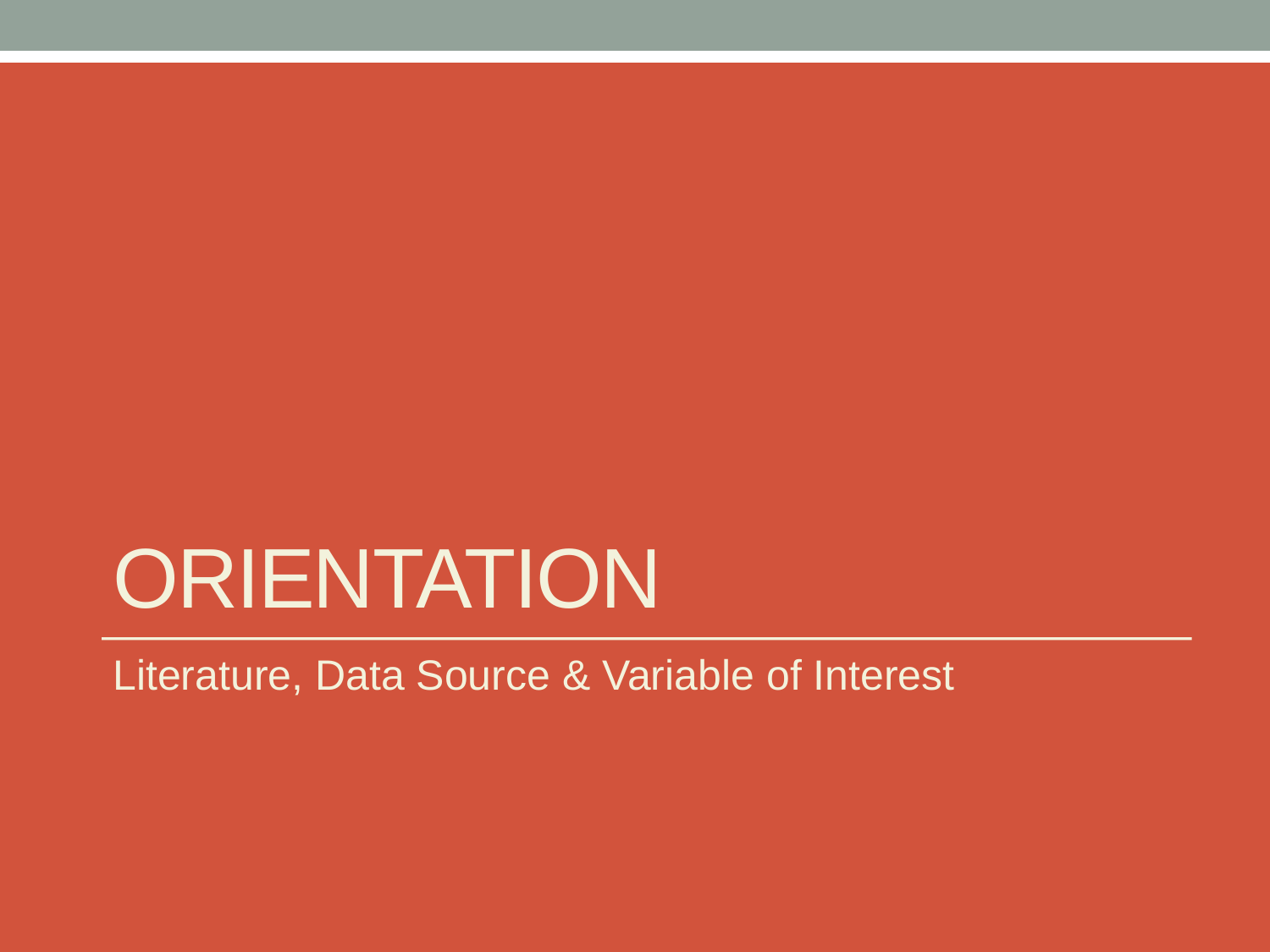#### Kuznets Curve

Q: Why doesn't the cumulative effect of concentrations of past savings dominate?

Economy develops from a primarily rural agricultural society to an →

industrialised, urbanised economy.

Inequality

Inequality initially increases; pre-industrial economic and social institutions are shattered. Then falls; democratisation, welfare state etc.



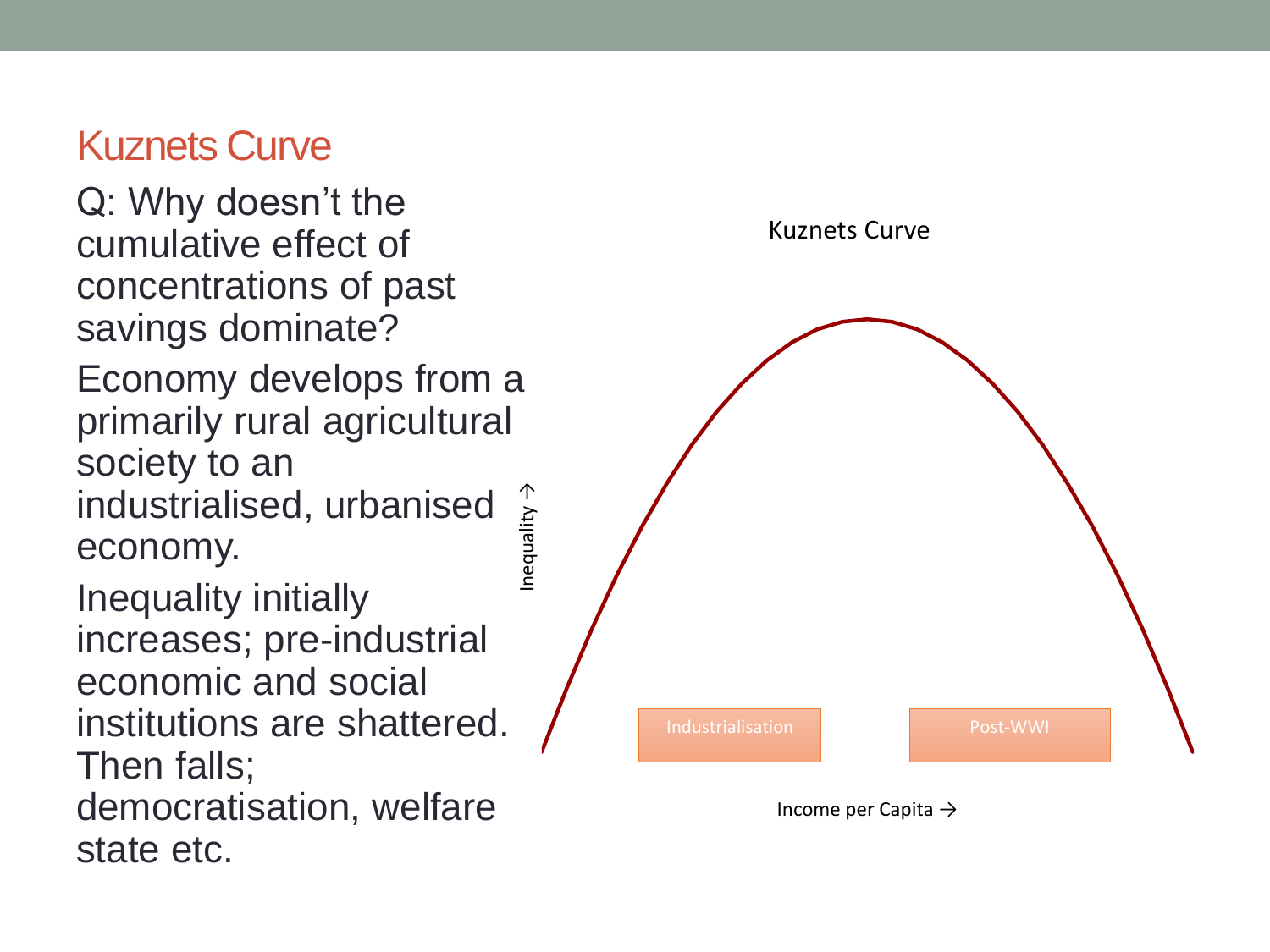## Atkinson, Piketty et al

- Disquiet. In general there has been an upward shift in inequality since the 1980s in developed countries.
- Particularly the Anglo-Saxon economies. UK, US, Aus & Can.
- Also elsewhere. Ger, NL and Nordics (Den, Fin, Swe).
- Theory: 20<sup>th</sup> Century Crises were aberrations which temporarily disturbed the fundamental dynamic.
- Piketty (2014) predicts the mathematical inequality:

#### $r > g$

• Maclennan & Miao (2017) posit this inequality:

#### $rh > g$

• Housing appears to be a major reinforcer of wealth and income inequalities; housing policies may strengthen or reduce inequalities.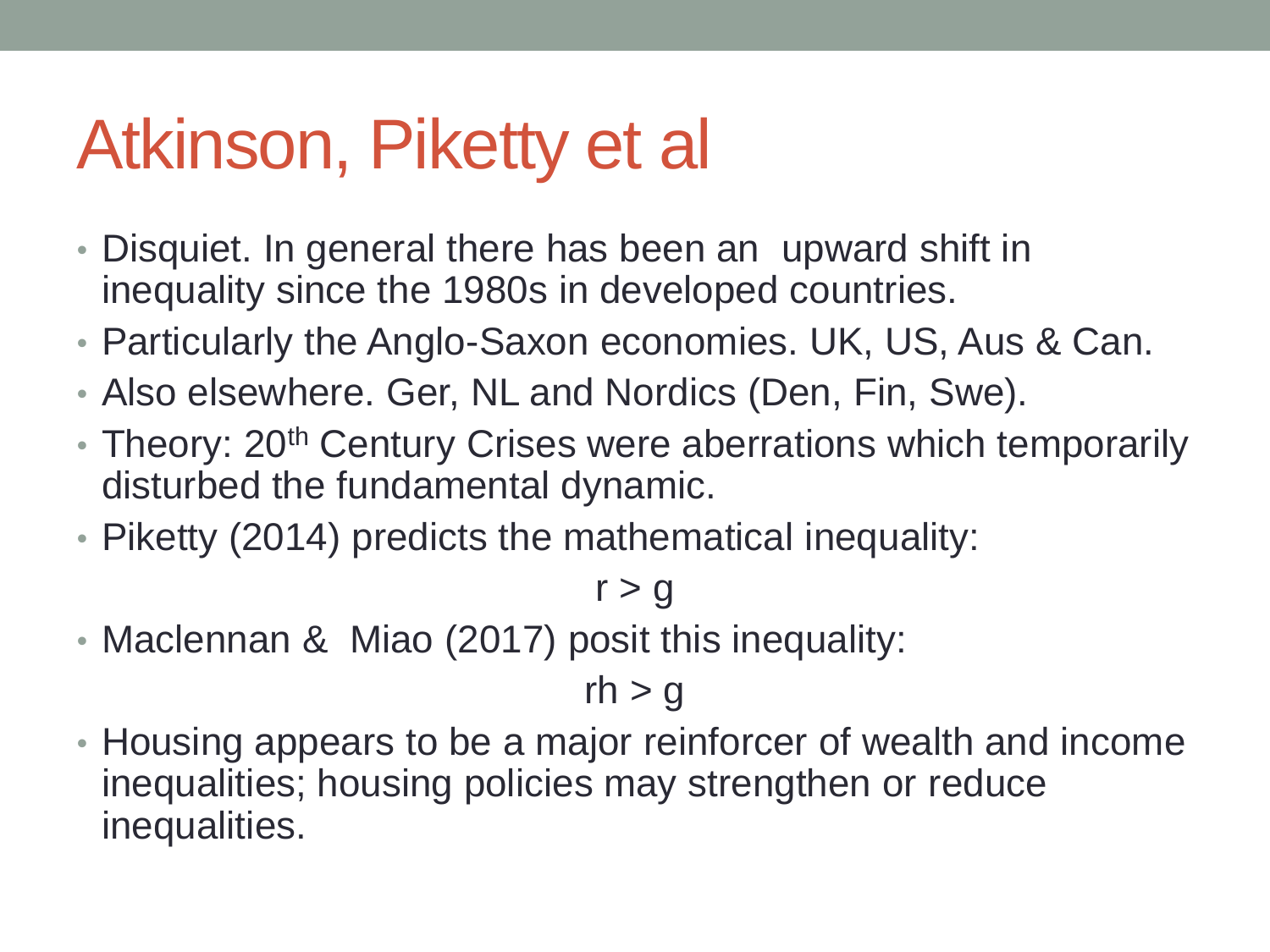## SILC – Strengths & Weaknesses

- CSO Survey on Incomes and Living Conditions. Official measure of poverty and inequality. Began in 2003.
- Outstanding dataset. 4,300+ households per annum from 2006 onwards. 11-15,000 individuals. Observations weighted to match population. 59% response rate.
- Based on householder interviews and administrative data.
- No imputation required.
- Caveat 1: May not capture top and bottom decile incomes as well as middle. A challenge for all income surveys.
- Caveat 2: Sampling method means that estimating confidence intervals is not straightforward.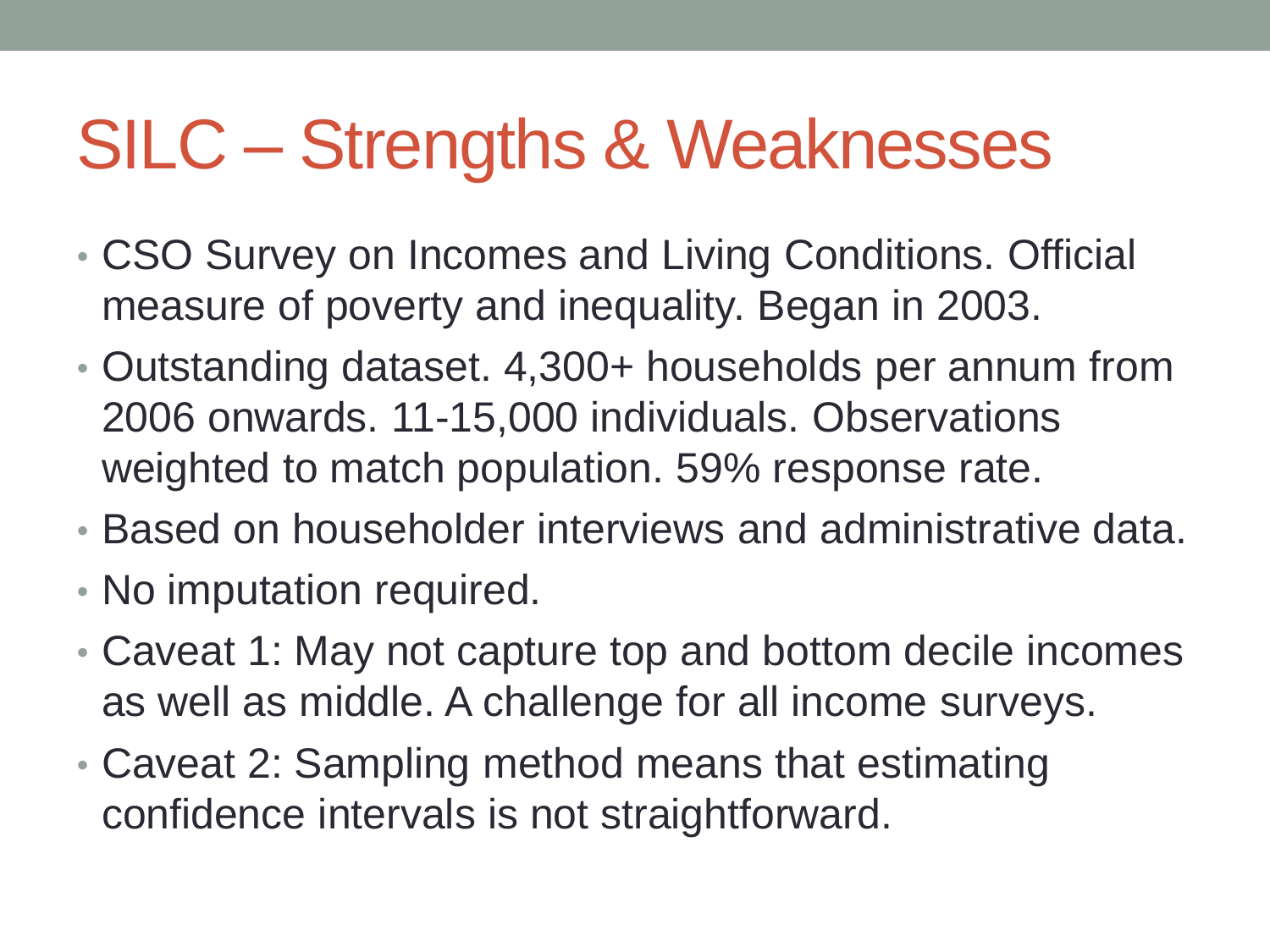### Income

- Real Equivalised Household Disposable Income.
- Disposable Income. Calculated by adding direct income, such as employee income, and social transfers, such as child benefit or rent supplement, and then deducting taxes, social insurance and regular inter-household deductions.
- Base is 2014.
- National Equivalisation Scale: 1 / 0.66 / 0.33.
- Household X. 1 adult. Income of  $\epsilon$ 35k. Equiv income =  $\epsilon$ 35k.
- Household Y. 2 adults, 2 children. Income of €35k. Equiv income  $=$   $\epsilon$ 15.1k.
- Income vs consumption, vs wellbeing, lifecycle etc.
- Subsidised and free services. More later on housing subsidies.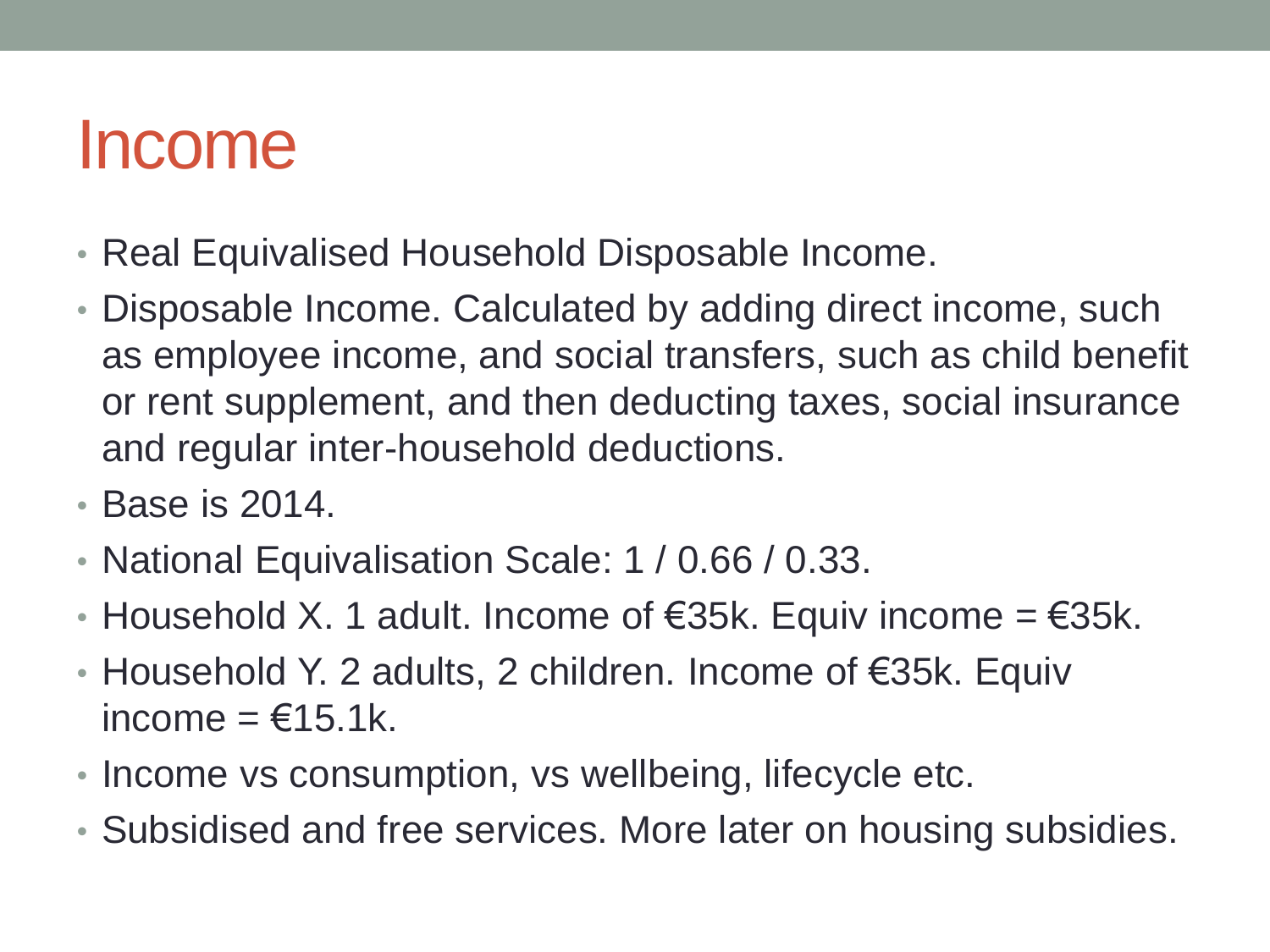## SOME FINDINGS

Robust to Recession?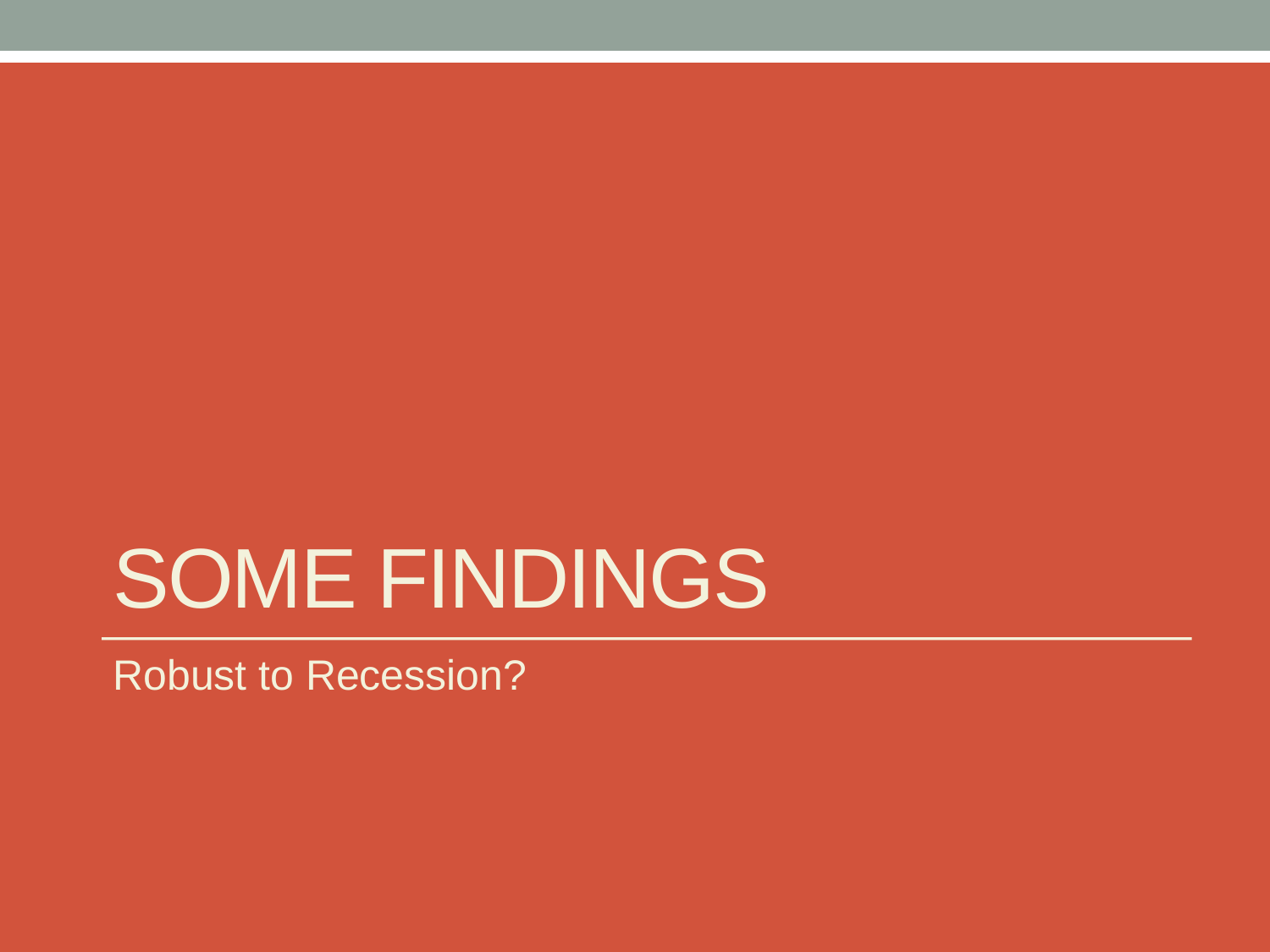#### Gini & Theil: **Whole Distribution**

Gini coefficient & Theil index: **Statistical** measures of inequality which assign a single number to a distribution that describes the inequality and which permits the ranking of alternative distributions.

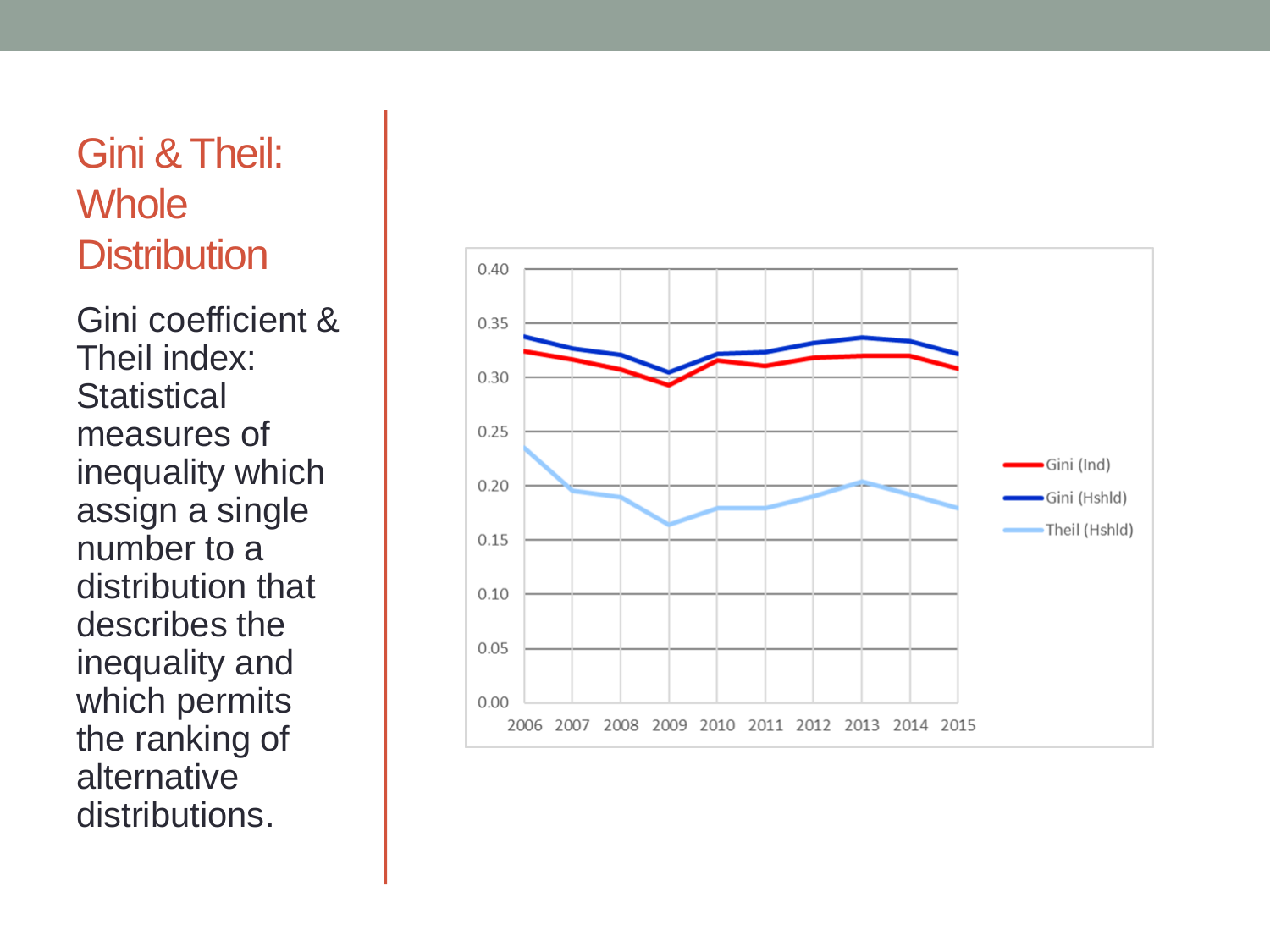#### Theil Index: Decomposed by **Tenure**

Theil Index is perfectly decomposable.

Within inequality: inequality due to the variability of income within each group.

Between inequality: the inequality due to the variability of income across different groups.

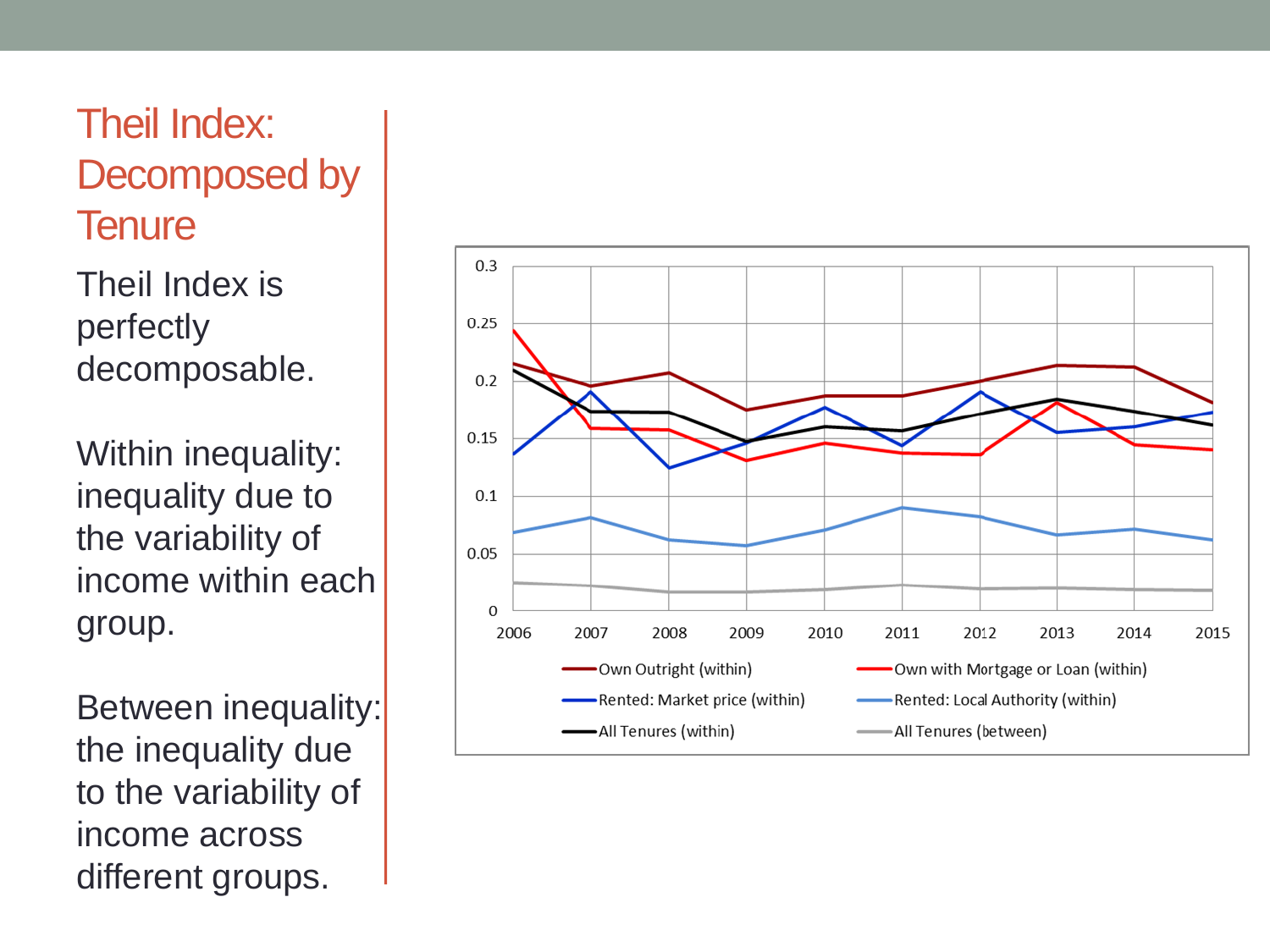#### **Median** Incomes by **Tenure**

Percentage gains (2006 to 2009) and losses (2009) to 2015). Although all tenures are situated within the same quadrant their positions within that quadrant vary considerably. **Differential** income growth across the distribution.

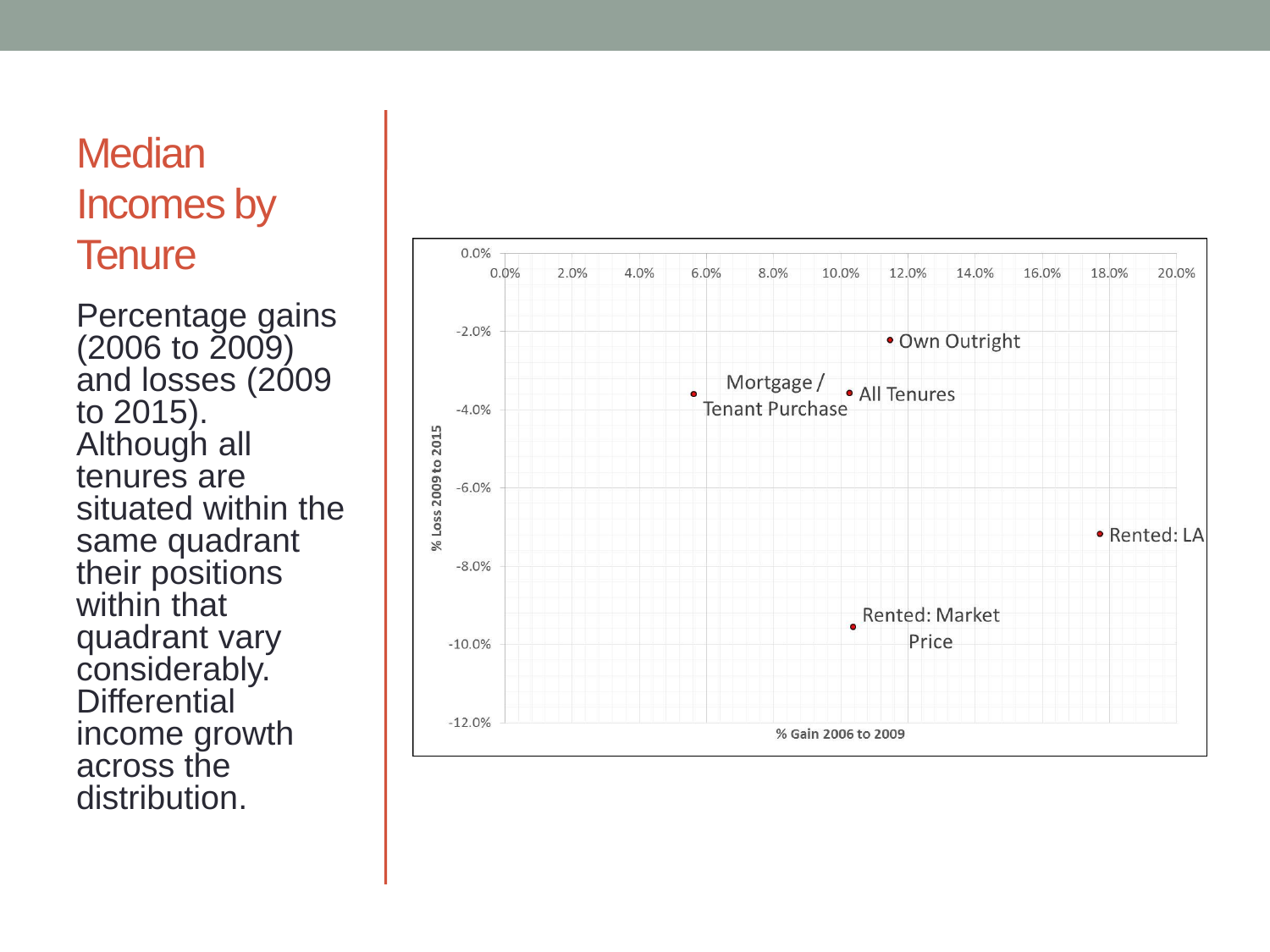#### Boxplot 1

Highest Income tenure group. Vary considerable from those of owner occupiers. Incomes reduced considerably in 2008, the median fell sharply and the interquartile range contracted. A recovery occurred in 2009 before the onset of 5 years of generally declining incomes in each year. In 2014 and 2015 incomes recovered although not to the 2007 high water mark.



#### Mortgage & Tenant Purchase Hshld Incomes 2006-15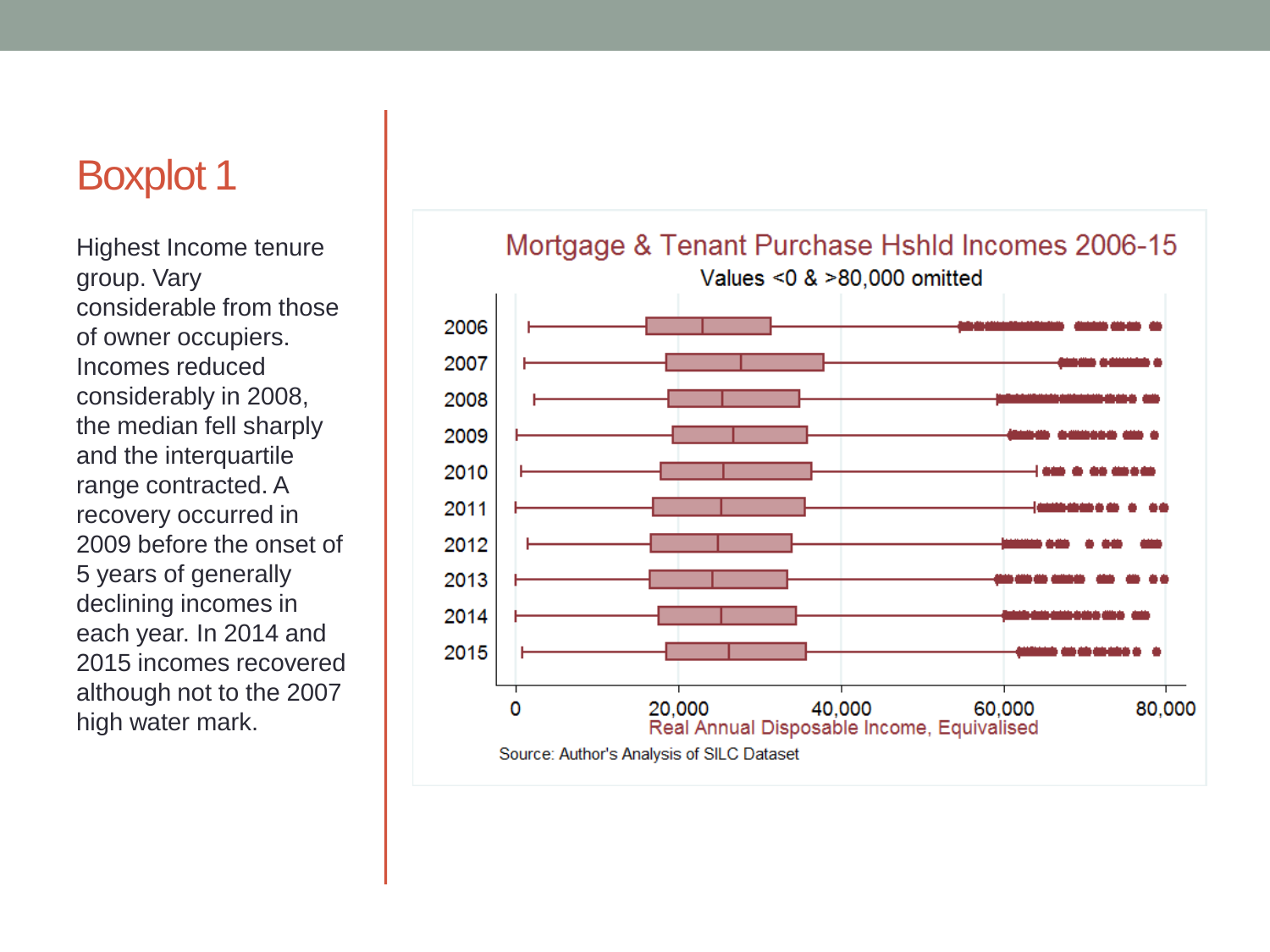#### Boxplot 2

Generally lower incomes than those found among the ownership tenure groups. From 2006 to 2009 incomes grew; In 2009 the distribution contracted and from 2010 to 2012 the interquartile range shifted leftward. 2010 seems to have been a particularly difficult year for many households. The 2014 and 2015 recovery has occurred although the greater dispersal at the mid-toupper end of the distributions evident among the ownership tenures does not appear to have occurred.

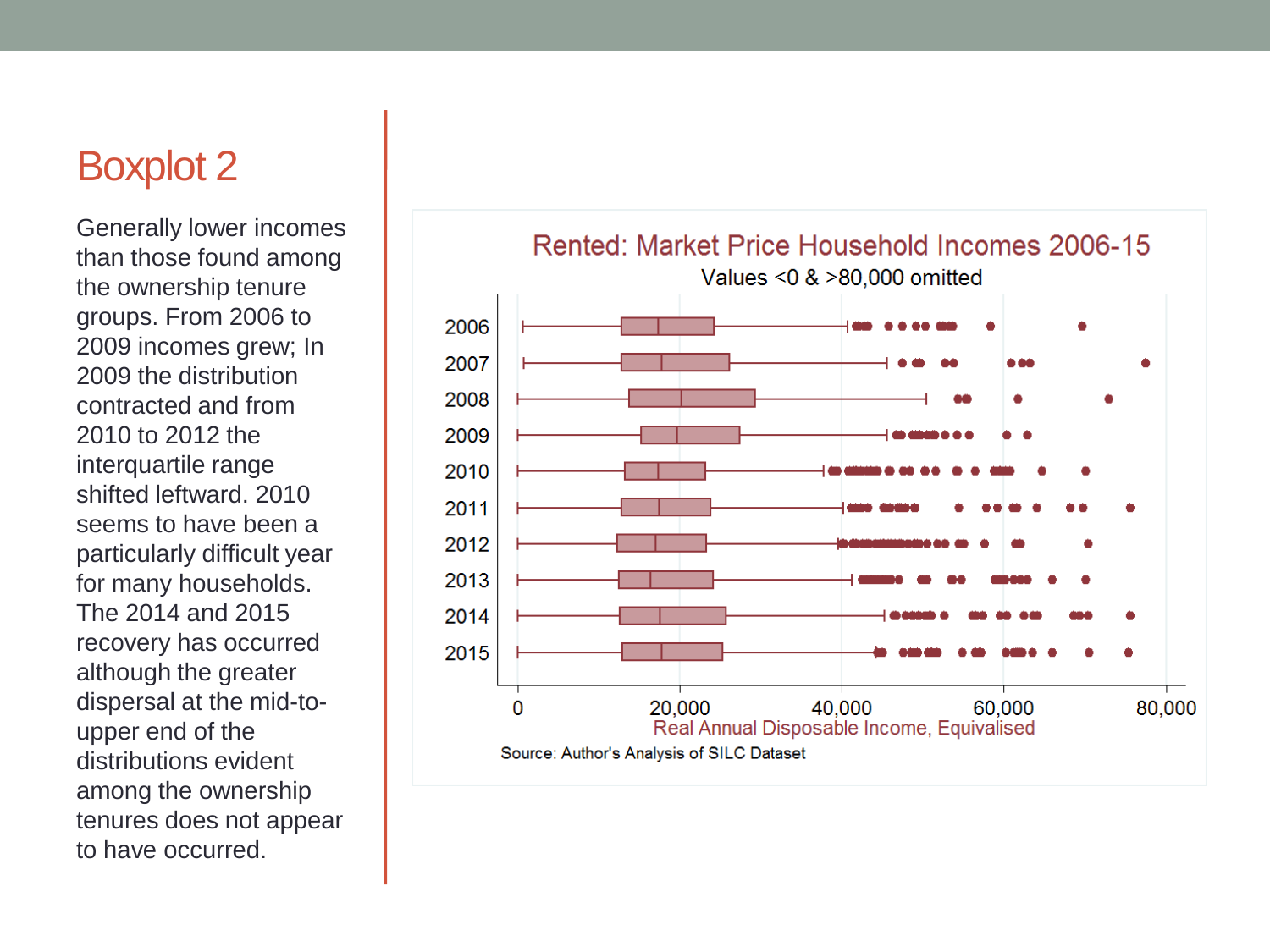#### Median to Quantile Ratio

Change in quantile income relative to median among households with a mortgage or loan. General compression during 2006 to 2010, then became more settled. The tenure group median held a relatively stable relationship to global median, although note the fall in 2008, when the median income among this group fell while median incomes among other tenure groups increased. Lower deciles lost ground from 2010 to 2013 but have recovered. P90 has also lost ground.

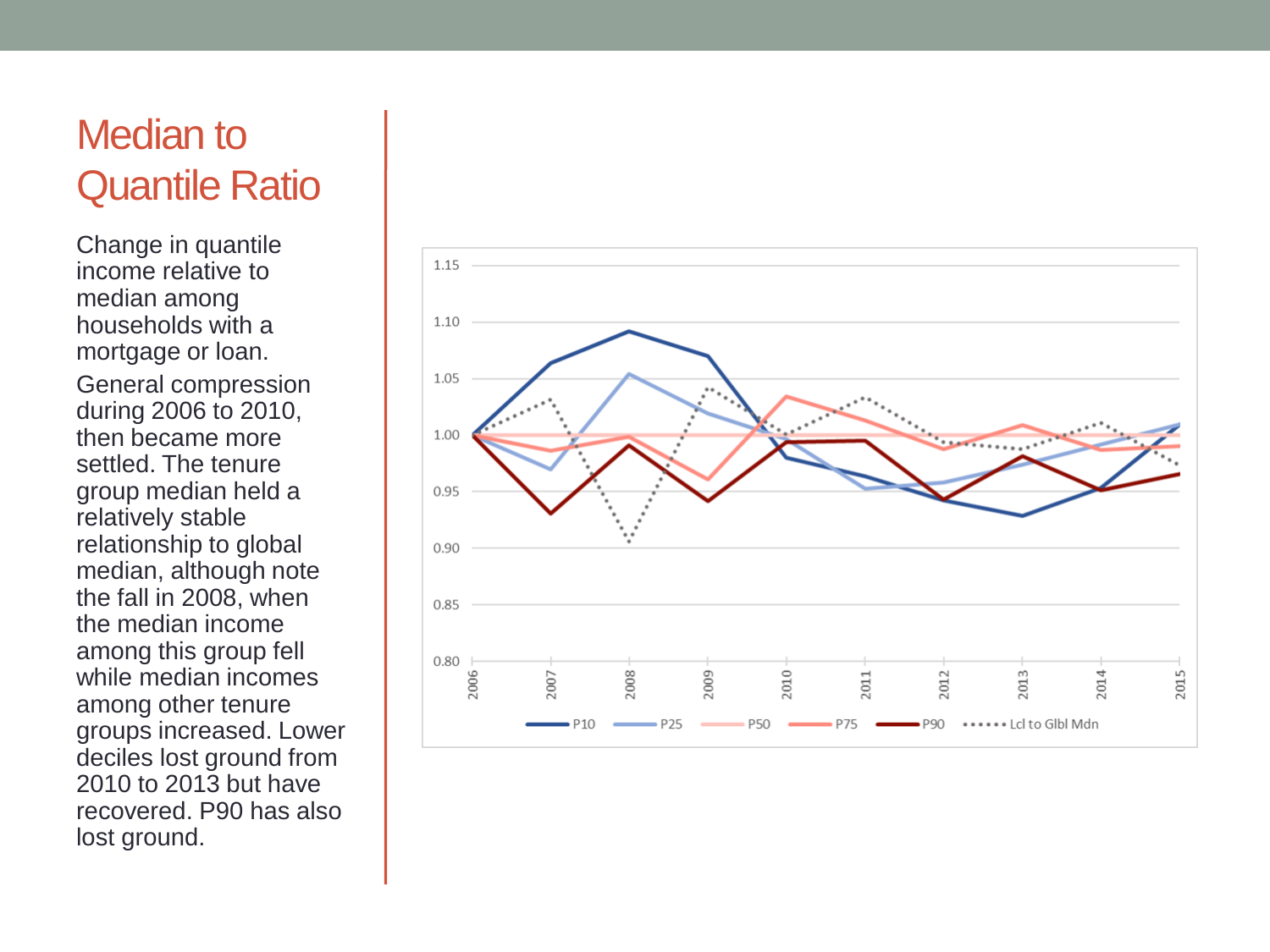#### Renting: Local **Authority**

Equal Probability Histogram. Area represents probability, therefore deciles.

Bimodal distribution.

Upper quintile maps well to middle of the Rented: Market Price distribution.

Housing costs heavily subsidised.

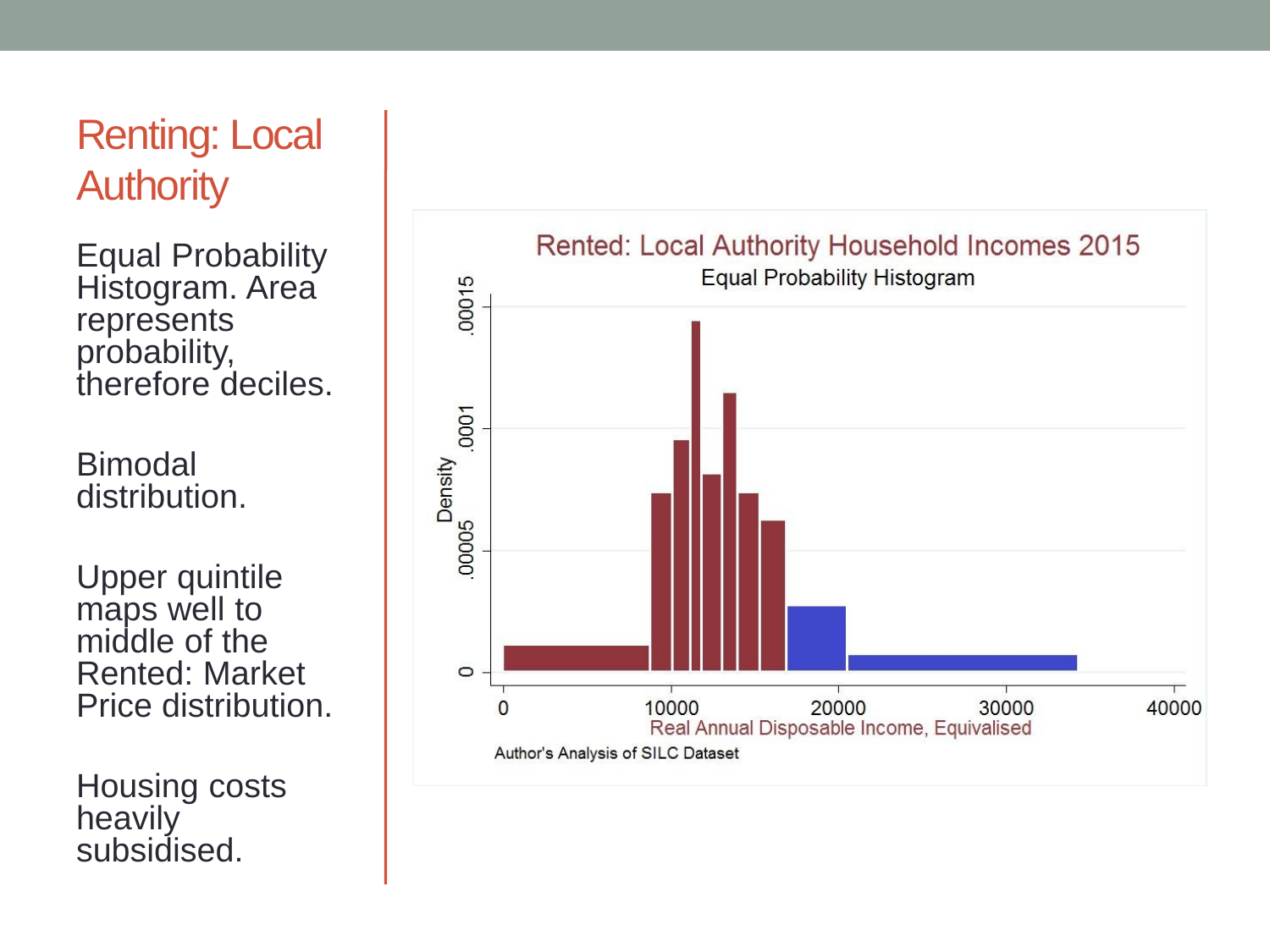## Some Conclusions

- General stability in terms of income inequality. But not absolute.
- Households renting in the private market losing ground vis-àvis other tenures. Exposed to market vicissitudes. Price. Tenancy continuity.
- Renters in the private market are changing: Households with children increased from 40% to 52%. Households aged 25 to 49 has increased from 67% to 77%, as has the proportion aged from 50 to 64, from 9% to 12%.
- Tenure shift underway. 10% homeownership drop since 2002.
- Households renting from a local authority owned unit have diverse incomes. Upper tail of the income distribution raises policy questions. Especially when housing costs are considered.
- Distributional implications of housing policy. Regressive impact of supply incentivisation. How to address housing supply without amplifying 'r > g'?